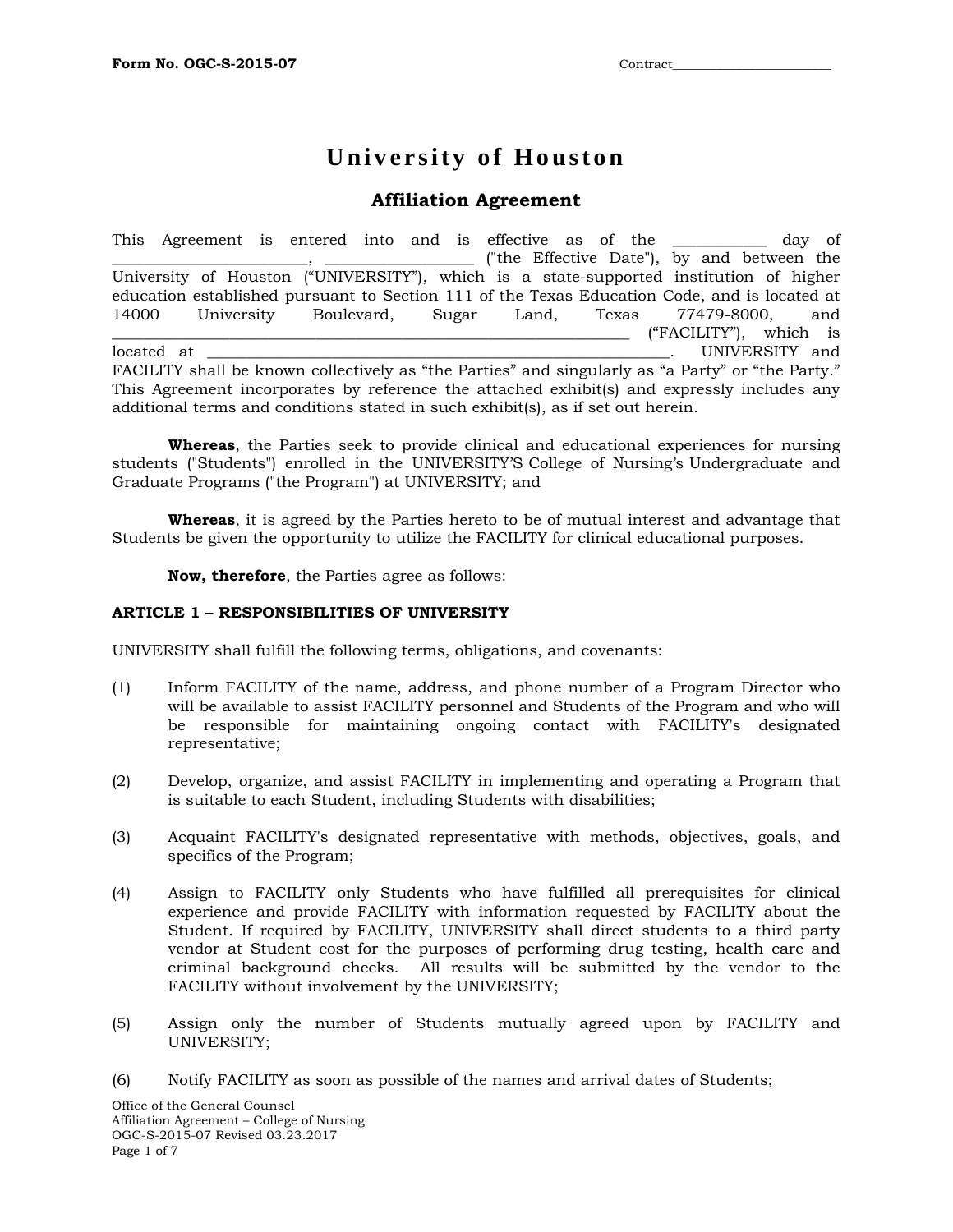- (7) Ensure that Students who participate in the Program provide proof of insurance coverage in minimum amounts that are acceptable to FACILITY. The UNIVERSITY will issue the FACILITY a certificate of insurance as evidence that students and FACULTY have current medical professional liability insurance of not less than \$1,000,000 per incident and \$3,000,000 aggregate and will be kept current while such person is assigned to the FACILITY.
- (8) Require Students to provide transportation, appropriate supplies, and uniforms, as applicable;
- (9) Inform Students about their obligation to adhere strictly to all applicable administrative policies, rules, standards, schedules, and practices of FACILITY;
- (10) Inform Students and Faculty members who are supervising Students about their obligation to maintain confidentiality of all FACILITY matters, proceedings, and information to the extent required by law, including, but not limited to client records and information. This confidentiality provision shall survive termination of this Agreement;
- (11) Upon notice to UNIVERSITY, inform FACILITY of any adverse circumstances to which FACILITY may be exposed because of the activities or health status, including the mental health status, of a Student;
- (12) Upon notice to UNIVERSITY, notify FACILITY of any complaint, claim, investigation, or lawsuit involving a Student that is related to clinical experiences provided under this Agreement;
- (13) Notify Students about their obligation to comply with FACILITY policies and procedures, state law, criminal background check and Occupational Safety and Health Administration ("OSHA") blood borne and tuberculosis pathogen regulations in the training, vaccination, testing, prevention, and post-exposure treatment of Students, where applicable in the performance of duties required by Facility;
- (14) Accept the overall responsibility for the education, evaluation, qualifications, and competency development of each Student.
- (15) Advise faculty and students of the requirement to sign a Health Insurance Portability and Accountability Act ("HIPAA") agreement for the FACILITY.

#### **ARTICLE 2 – RESPONSIBILITIES OF FACILITY**

FACILITY shall fulfill the following terms, obligations, and covenants:

- (1) Provide supervised learning experience for Students in accordance with agreed upon learning objectives, skill development areas, learning experiences, and intended learning outcomes;
- (2) Where appropriate, provide qualified supervisory personnel to work in conjunction with the Program faculty;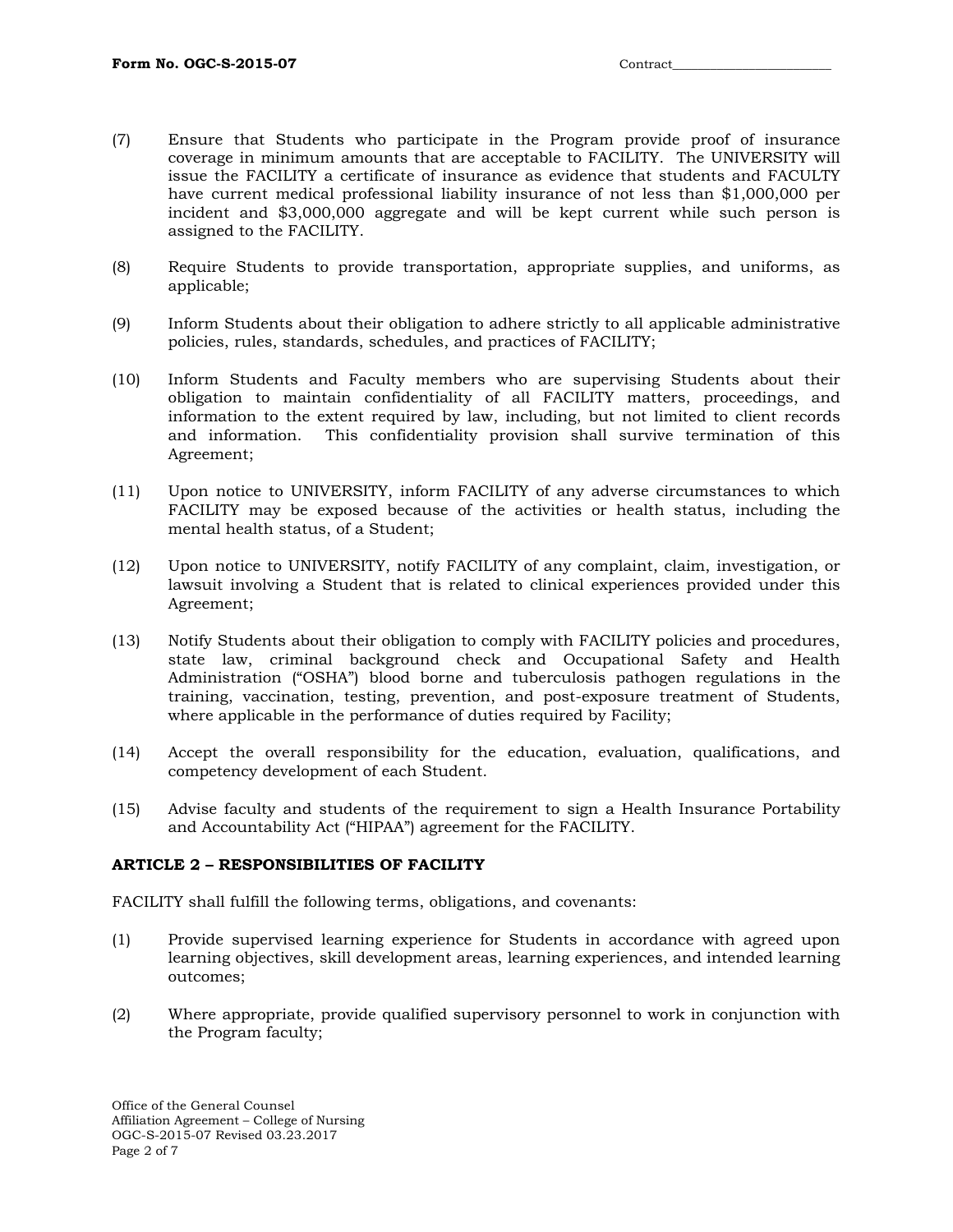- (3) Provide UNIVERSITY's designee with a performance appraisal for each Student in the form prescribed by UNIVERSITY;
- (4) Provide periodic performance information to the Student and to UNIVERSITY as prescribed, and immediately report any unsatisfactory conduct or performance of a Student;
- (5) Permit designated faculty members the right to visit with Students and FACILITY supervisors regarding the progress of Students at the FACILITY.
- (6) Provide Students with essential conditions and materials for their work, including space, privacy, and technological supports, and reimbursements for work-related expenses;
- (7) Provide an atmosphere for learning that is supportive and free of discrimination based, on race, ethnicity, religion, gender, disability, or sexual preference;
- (8) Provide Students with information regarding policies and procedures of FACILITY, and with orientation experiences to ensure that Students will be able to meet the requirements of FACILITY.

#### **ARTICLE 3 – RESPONSIBILTIES OF THE PARTIES**

Parties mutually agree to fulfill the following terms, obligations, and covenants:

- (1) Neither UNIVERSITY, Students, nor any UNIVERSITY personnel, including faculty, shall be considered employees, agents, borrowed servants, partners, or joint venturers of FACILITY;
- (2) FACILITY is not responsible for wages, social security taxes, medical insurance, hospitalization insurance, or workers' compensation insurance for Students. In the event a Student should, independent of this Agreement, be employed by FACILITY, this section and the preceding section shall not apply during the hours in which such Student is performing services as an employee of FACILITY;
- (3) Nothing in this Agreement is to be construed as transferring responsibility from one Party to another;
- (4) Without limitation of any provision set forth in this Agreement, the Parties expressly agree to abide by all applicable federal and/or state equal employment opportunity statutes, rules, and regulations; and
- (5) FACILITY shall have the right to refuse to allow Students who do not have requisite skills, attitude, previous training, or health status for proper provision of patient care to participate in the Program.
- (6) To the extent permitted by the constitution and laws of the State of Texas and without the waiver of sovereign immunity or any other defense to which UNIVERSITY is or may be entitled to assert, UNIVERSITY shall indemnify and hold FACILITY harmless from and against any claims, costs, including reasonable attorneys' fees, liabilities, or causes of action arising out of or from any negligent acts or omissions by Students or UNIVERSITY personnel who are engaged in activities at FACILITY that are directly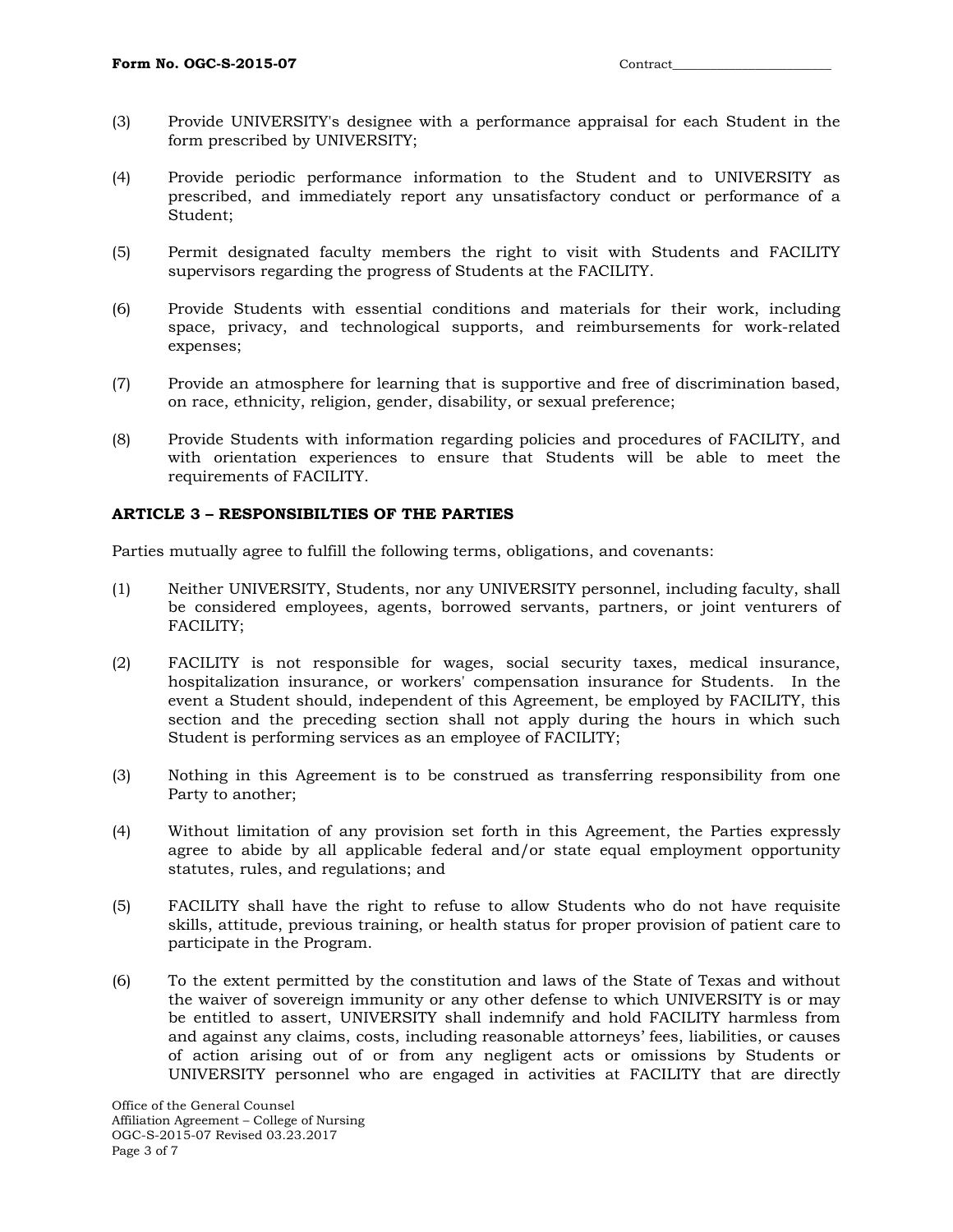related to the Program. In the event that UNIVERSITY and FACILITY are legally adjudged to have been jointly negligent in causing injury or damage, each shall be obligated to satisfy its proportionate share of such judgment based upon the percentage of liability attributed to it in such judgment, but, if, in addition, UNIVERSITY is adjudged to be liable for the acts or omissions of FACILITY and/or any employee, personnel, or agent provided by FACILITY, then UNIVERSITY shall be indemnified by FACILITY to the extent of such vicarious liability. Neither Party hereto shall be obligated to indemnify the other for such other Party's own negligence. This indemnification provision shall survive termination of this Agreement.

### **ARTICLE 4 – TERM AND TERMINATION**

- (1) This Agreement shall remain in effect until the end of UNIVERSITY's academic year and shall automatically renew for additional terms consisting of the UNIVERSITY's academic year, unless sooner terminated in accordance with applicable provisions of this Agreement. UNIVERSITY'S academic year begins on **September 1** and ends on **August 31** of the following calendar year.
- (2) Any breach of the covenants stated in Article I of this Agreement by UNIVERSITY shall be considered a material breach of this Agreement. In the event of a material breach, FACILITY shall have the right to terminate this Agreement immediately.
- (3) Notwithstanding any other provision in the Agreement, either Party shall have the right to terminate this Agreement after ninety (90) consecutive days' written notice is given to the other Party. If either Party exercises this option, the Parties agree to make reasonable efforts so that Students already in training status will be allowed to complete the stipulated course of study.
- (4) FACILITY shall further have the right to demand immediate removal of any student from its premises, upon a determination by the administrator in charge that the Student poses a threat to the health, safety, or welfare of FACILITY's patients, clients, or personnel or to the orderly business function of FACILITY.

#### **ARTICLE 5 – GENERAL PROVISIONS**

- (1) The Parties agree that this Agreement will be construed by the laws of the State of Texas and venue for purposes of alternative dispute resolution, claims, or litigation shall be Houston, Harris County, Texas.
- (2) The terms and conditions of this Agreement may be modified upon mutual written consent of the Parties at any time.
- (3) This Agreement and all terms and conditions contained herein shall become effective as of the date noted as the Effective Date that first appears in paragraph one of this document.
- (4) Any notice required or permitted under this Agreement shall be considered effective as of the date sent by certified mail, return receipt requested, as follows: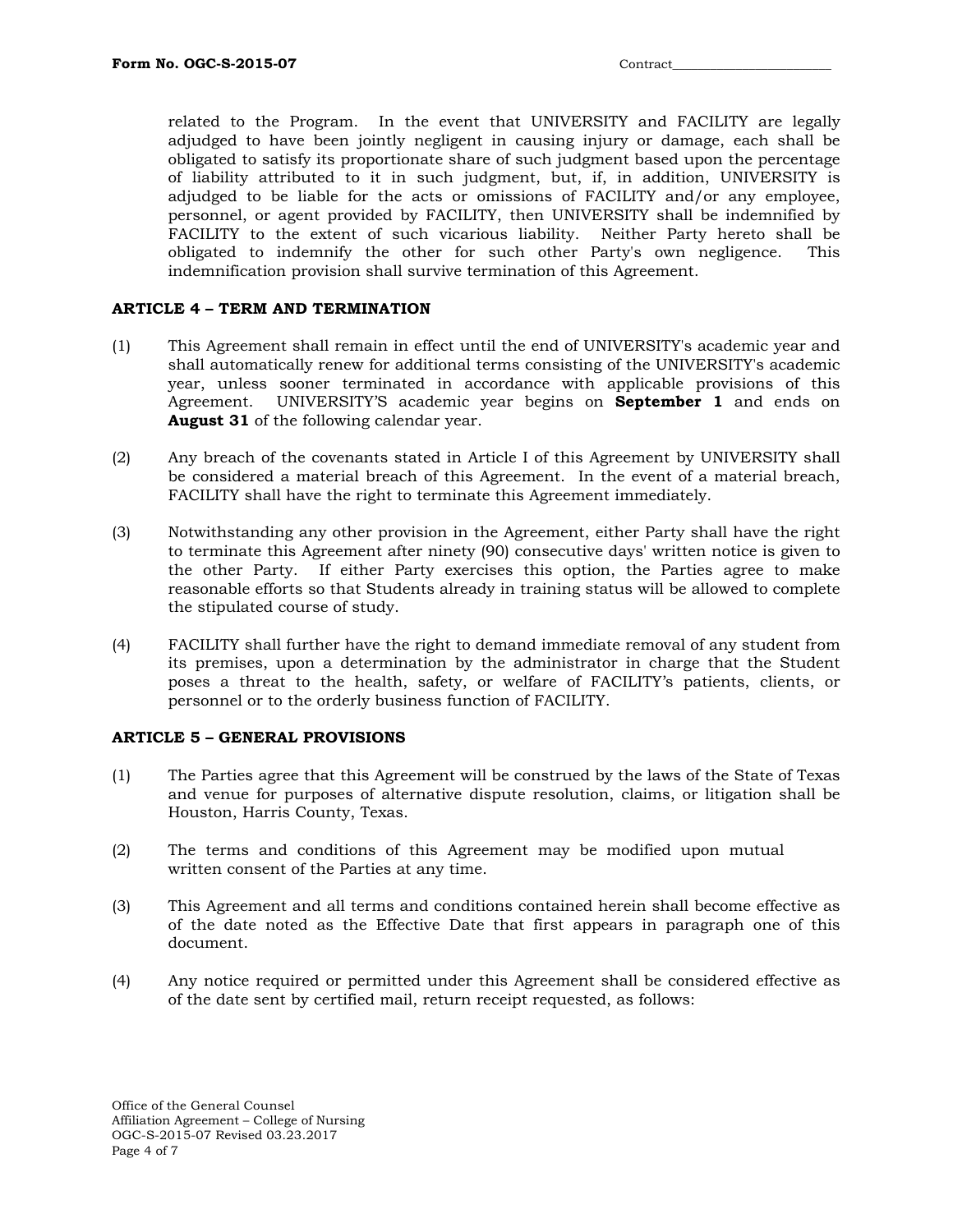| FACTJTY:            | UNIVERSITY:                                                                                                     |
|---------------------|-----------------------------------------------------------------------------------------------------------------|
| Administrator/CEO   | Provost<br>University of Houston<br>203 E. Cullen Building<br>Houston, Texas 77204                              |
| with a copy to:     | with a copy to:                                                                                                 |
| Director of Nursing | Dean, College of Nursing<br>University of Houston<br>14000 University Boulevard<br>Sugar Land, Texas 77479-8000 |

- (5) Neither Party may assign any rights or obligations under this Agreement without the prior written consent of the other Party.
- (6) Each individual executing this Agreement on behalf of any Party expressly represents and warrants that he/she has authority to do so, and thereby to bind the Party on behalf of which/whom he/she signs, to the terms of this Agreement.
- (7) If any part of this Agreement should be determined to be invalid, illegal, inoperative, or contrary to applicable law, statute, regulation, or UNIVERSITY or FACILITY policies, that part of this Agreement shall be reformed, if reasonably possible, to comply with the applicable policies, provisions of law, statute, or regulation, and, in any event, the remaining parts of this Agreement shall be fully effective and operative insofar as reasonably possible.
- (8) A waiver by either Party of the breach or violation of any provision of this Agreement shall not operate as, or be construed to be, a waiver of any subsequent breach of this Agreement.
- (9) Neither Party shall be liable nor deemed to be in default for any delay or failure in performance under this Agreement or other interruption of service deemed resulting, directly or indirectly, from acts of God, acts of public enemy, war, accidents, fires, explosions, hurricanes, floods, failure of transportation, strikes, or other work interruptions by either Party's employees, or any similar cause beyond the reasonable control of either Party.
- (10) This Agreement is entered into by and between the Parties hereto and for their benefit. Unless explicitly provided in this Agreement, there is no intent by either Party to create or establish third Party beneficiary status or rights in any third party, and no such third party shall have any right to enforce any right or enjoy any benefit created or established under this Agreement.
- (11) Unless expressly provided herein, the Parties do not assume or become liable for any of the existing or future obligations, liabilities, or debt of the other.
- (12) This is the entire Agreement between the Parties related to the subject matter contained herein and supersedes all prior agreements, proposals, or understandings, whether written or oral.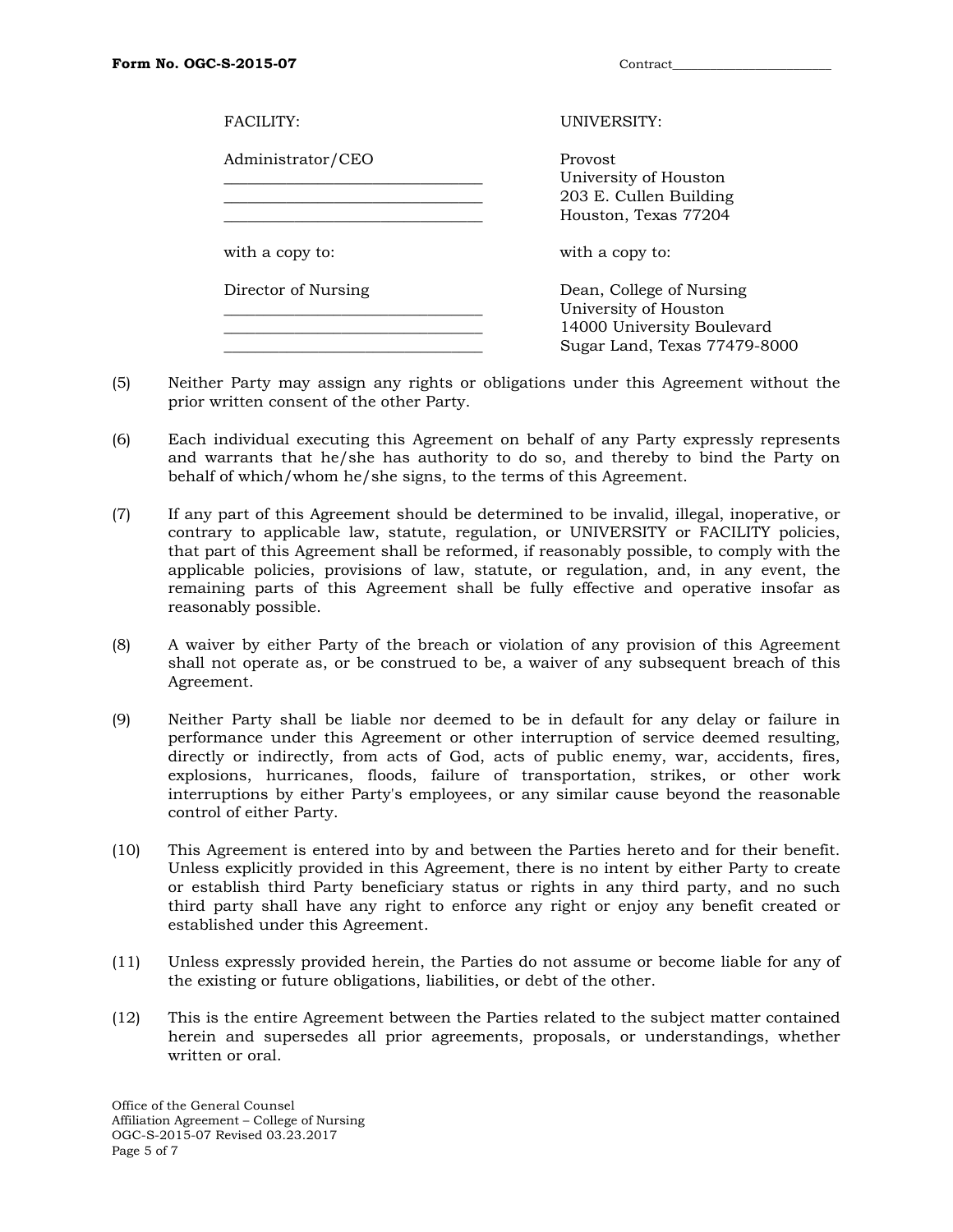**In witness thereof**, the Parties have executed this Agreement in multiple counterparts, to be effective as of the date written on page one (1) of the Agreement.

### **FACILITY:** UNIVERSITY OF HOUSTON:

| Signature<br>Printed Name:<br>Title: | Date | Signature<br>Paula M. Short, PhD<br>Senior VC/VP for Academic Affairs and Provost | Date |
|--------------------------------------|------|-----------------------------------------------------------------------------------|------|
| Signature                            | Date | Signature                                                                         | Date |
| Printed Name:                        |      | Kathryn Tart, RN, MSN, EdD                                                        |      |
| Title:                               |      | Dean, College of Nursing                                                          |      |

*Note: Modification of this Form requires approval of OGC*